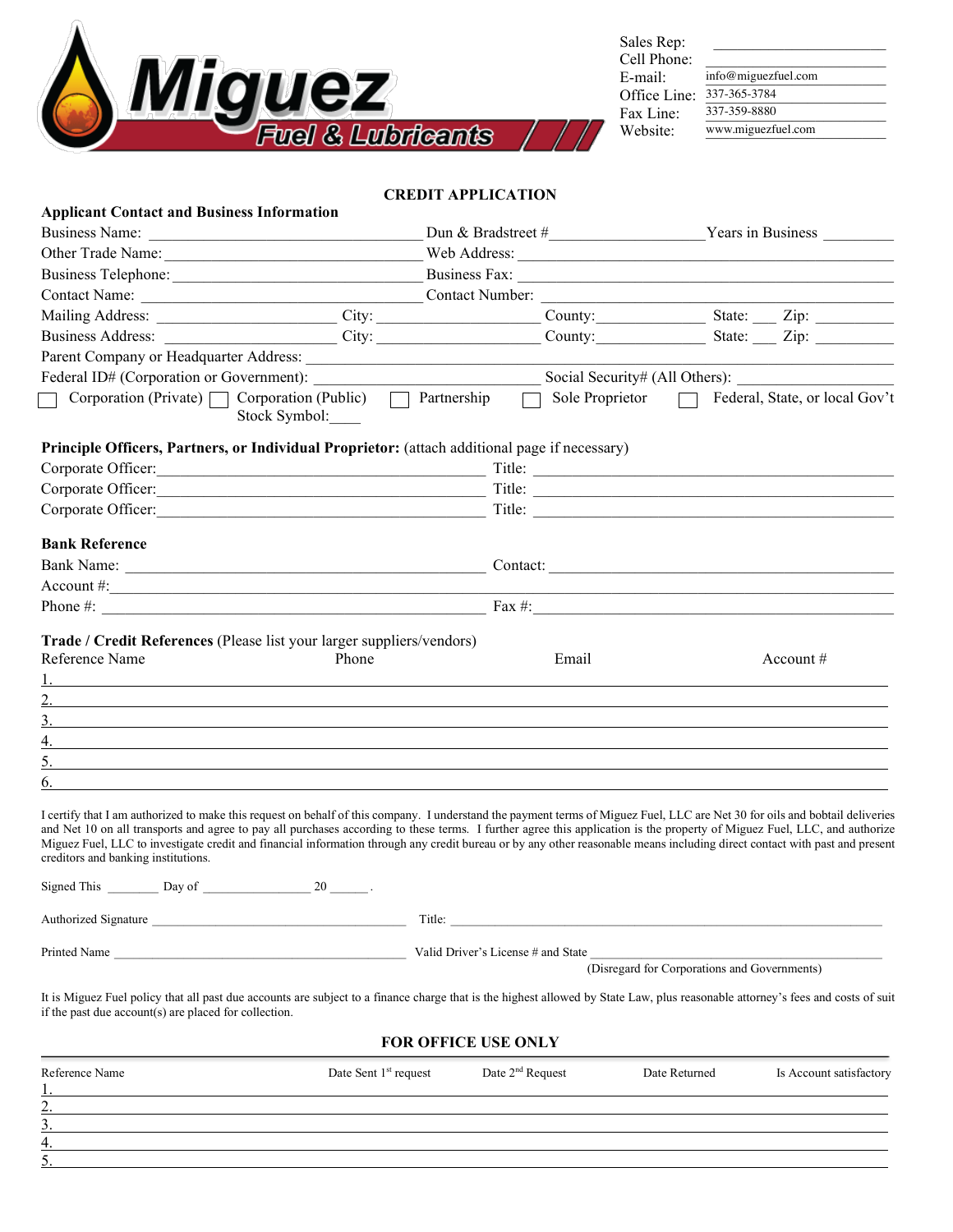

| Sales Rep:   |  |
|--------------|--|
| Cell Phone:  |  |
| E-mail:      |  |
| Office Line: |  |
| Fax Line:    |  |
| Website:     |  |
|              |  |

## **ACCOUNT SET-UP INFORMATION**

# **Billing and Shipping Information**

| <b>Business Name:</b>                                                                                                                                                                                      |                                                                                                                                                                                                                                                                                               |                                                                                                                                                                                                                                                                                                               |           |                |
|------------------------------------------------------------------------------------------------------------------------------------------------------------------------------------------------------------|-----------------------------------------------------------------------------------------------------------------------------------------------------------------------------------------------------------------------------------------------------------------------------------------------|---------------------------------------------------------------------------------------------------------------------------------------------------------------------------------------------------------------------------------------------------------------------------------------------------------------|-----------|----------------|
| Accounts Payable Contact: Telephone: Telephone: Fax: Fax:                                                                                                                                                  |                                                                                                                                                                                                                                                                                               |                                                                                                                                                                                                                                                                                                               |           |                |
| Representative E-mail Address:                                                                                                                                                                             |                                                                                                                                                                                                                                                                                               |                                                                                                                                                                                                                                                                                                               |           |                |
| Purchase Order Needed? [                                                                                                                                                                                   |                                                                                                                                                                                                                                                                                               | Yes No (If yes answer below) If blanket PO is used provide here:                                                                                                                                                                                                                                              |           |                |
| Customer To Provide PO At What Time: At Time of Order At Time of Delivery At Time of Invoice                                                                                                               |                                                                                                                                                                                                                                                                                               |                                                                                                                                                                                                                                                                                                               |           |                |
| Contact for POs:                                                                                                                                                                                           |                                                                                                                                                                                                                                                                                               | $E$ -mail: $E$ -mail: $\frac{1}{2}$ $\frac{1}{2}$ $\frac{1}{2}$ $\frac{1}{2}$ $\frac{1}{2}$ $\frac{1}{2}$ $\frac{1}{2}$ $\frac{1}{2}$ $\frac{1}{2}$ $\frac{1}{2}$ $\frac{1}{2}$ $\frac{1}{2}$ $\frac{1}{2}$ $\frac{1}{2}$ $\frac{1}{2}$ $\frac{1}{2}$ $\frac{1}{2}$ $\frac{1}{2}$ $\frac{1}{2}$ $\frac{1}{2}$ |           |                |
| $ACH$ Payment Set-Up? $\Box$ Yes $\Box$ No                                                                                                                                                                 |                                                                                                                                                                                                                                                                                               |                                                                                                                                                                                                                                                                                                               |           |                |
| Special Instructions: <u>example and the contract of the contract of the contract of the contract of the contract of</u>                                                                                   |                                                                                                                                                                                                                                                                                               |                                                                                                                                                                                                                                                                                                               |           |                |
| Indicate Statement Delivery Method:                                                                                                                                                                        | E-mail                                                                                                                                                                                                                                                                                        |                                                                                                                                                                                                                                                                                                               |           |                |
| (E-Mail is our preferred method)                                                                                                                                                                           | Mail                                                                                                                                                                                                                                                                                          | ATTN Line                                                                                                                                                                                                                                                                                                     |           |                |
|                                                                                                                                                                                                            | Fax                                                                                                                                                                                                                                                                                           | Fax # and ATTN $\frac{1}{2}$                                                                                                                                                                                                                                                                                  |           |                |
|                                                                                                                                                                                                            |                                                                                                                                                                                                                                                                                               |                                                                                                                                                                                                                                                                                                               |           |                |
|                                                                                                                                                                                                            |                                                                                                                                                                                                                                                                                               |                                                                                                                                                                                                                                                                                                               |           |                |
|                                                                                                                                                                                                            |                                                                                                                                                                                                                                                                                               |                                                                                                                                                                                                                                                                                                               |           |                |
|                                                                                                                                                                                                            |                                                                                                                                                                                                                                                                                               |                                                                                                                                                                                                                                                                                                               |           |                |
| Please LIST applicable tank sizes for each product being ordered<br>Tank Size<br>Unleaded<br>the company of the company<br>Oils/Lubes-Bulk<br><u> 1990 - Johann Barbara, martxa</u><br>Oils/Lubes-Packaged | Monthly Volume<br><u> 1989 - John Harry Harry Harry Harry Harry Harry Harry Harry Harry Harry Harry Harry Harry Harry Harry Harry Harry Harry Harry Harry Harry Harry Harry Harry Harry Harry Harry Harry Harry Harry Harry Harry Harry Harry Harr</u><br><u> De Carlos de Carlos de la p</u> | On-Road Diesel (Clear)<br>Off-Road Diesel (Red)<br>Other: $\qquad \qquad$                                                                                                                                                                                                                                     | Tank Size | Monthly Volume |
| <b>Tax Information</b>                                                                                                                                                                                     |                                                                                                                                                                                                                                                                                               |                                                                                                                                                                                                                                                                                                               |           |                |
| Is your company tax exempt? If yes, please provide a tax exemption certificate.                                                                                                                            |                                                                                                                                                                                                                                                                                               |                                                                                                                                                                                                                                                                                                               |           |                |
| If not, please provide Parish and tax rate:                                                                                                                                                                |                                                                                                                                                                                                                                                                                               |                                                                                                                                                                                                                                                                                                               |           |                |
|                                                                                                                                                                                                            |                                                                                                                                                                                                                                                                                               |                                                                                                                                                                                                                                                                                                               |           |                |
|                                                                                                                                                                                                            |                                                                                                                                                                                                                                                                                               | FOR OFFICE USE ONLY                                                                                                                                                                                                                                                                                           |           |                |
| APPROVED CREDIT LIMIT: \$                                                                                                                                                                                  |                                                                                                                                                                                                                                                                                               |                                                                                                                                                                                                                                                                                                               |           |                |
| AUTHORIZED SIGNATURE:                                                                                                                                                                                      |                                                                                                                                                                                                                                                                                               |                                                                                                                                                                                                                                                                                                               |           |                |

DATE ACCOUNT APPROVED: \_\_\_\_\_\_\_\_\_\_\_\_\_\_\_\_\_\_\_\_\_\_\_\_\_\_\_\_\_\_\_\_\_\_\_\_\_\_\_\_\_\_\_\_\_\_\_\_\_\_\_\_\_\_\_\_\_\_\_\_\_\_\_\_\_\_\_\_\_\_\_\_\_\_\_\_\_\_\_\_